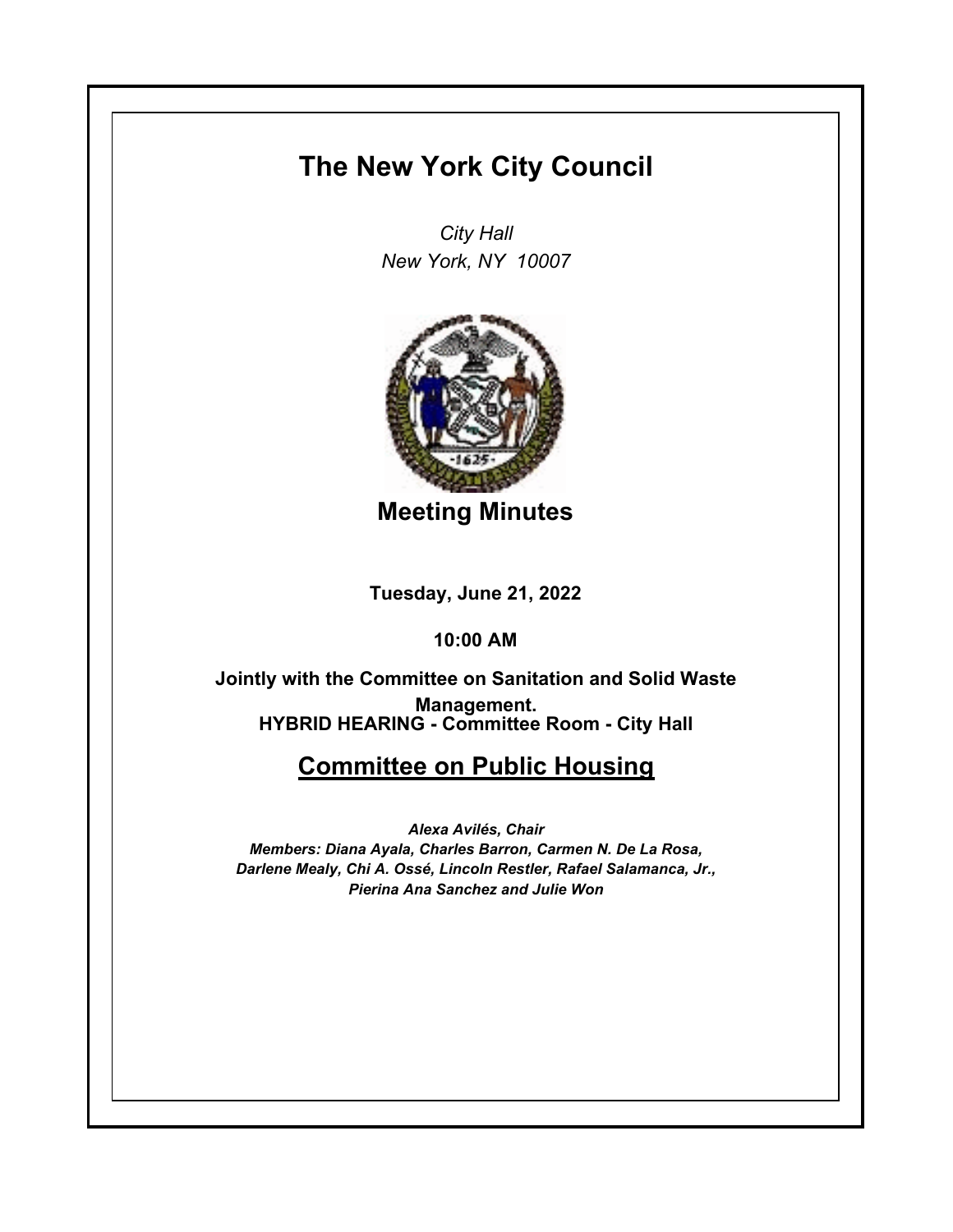| Roll Call             |                                                                                                                                                                              |
|-----------------------|------------------------------------------------------------------------------------------------------------------------------------------------------------------------------|
|                       | Present: Avilés, Ayala, De La Rosa, Mealy, Ossé, Restler, Salamanca Jr. and Sanchez                                                                                          |
|                       | <b>Absent: Barron</b>                                                                                                                                                        |
| <b>Maternity: Won</b> |                                                                                                                                                                              |
|                       | Other Council Members Attending: Nurse, Abreu, Botcher, Menin, Farías, Velázquez and<br>Brewer                                                                               |
| T2022-1441            | <b>Oversight - Sanitation at NYCHA</b>                                                                                                                                       |
|                       | <b>Attachments: Committee Report</b>                                                                                                                                         |
|                       | This Oversight was Hearing Held by Committee                                                                                                                                 |
|                       | <b>Attachments: Committee Report</b>                                                                                                                                         |
|                       | This Oversight was Filed, by Committee                                                                                                                                       |
| Int 0414-2022         | A Local Law to amend the administrative code of the city of New<br>York, in relation to rat mitigation progress in rat mitigation zones                                      |
|                       | Attachments: Summary of Int. No. 414, Int. No. 414, May 19, 2022 - Stated Meeting<br>Agenda, Committee Report 6/21/22                                                        |
|                       | This Introduction was Hearing Held by Committee                                                                                                                              |
|                       | Attachments: Summary of Int. No. 414, Int. No. 414, May 19, 2022 - Stated Meeting<br>Agenda, Committee Report 6/21/22                                                        |
|                       | This Introduction was Laid Over by Committee                                                                                                                                 |
| Int 0442-2022         | A Local Law to amend the administrative code of the city of New<br>York, in relation to abating rodents as a requirement for the<br>issuance of certain construction permits |
|                       | Attachments: Summary of Int. No. 442, Int. No. 442, May 26, 2022 - Stated Meeting<br>Agenda, Committee Report 6/21/22                                                        |
|                       | This Introduction was Hearing Held by Committee                                                                                                                              |
|                       | <b>Attachments:</b> Summary of Int. No. 442, Int. No. 442, May 26, 2022 - Stated Meeting<br>Agenda, Committee Report 6/21/22                                                 |
|                       | This Introduction was Laid Over by Committee                                                                                                                                 |
| Int 0459-2022         | A Local Law to amend the administrative code of the city of New<br>York, in relation to rat mitigation zones                                                                 |
|                       | Attachments: Summary of Int. No. 459, Int. No. 459, June 2, 2022 - Stated Meeting<br>Agenda, Committee Report 6/21/22                                                        |
|                       | This Introduction was Hearing Held by Committee                                                                                                                              |